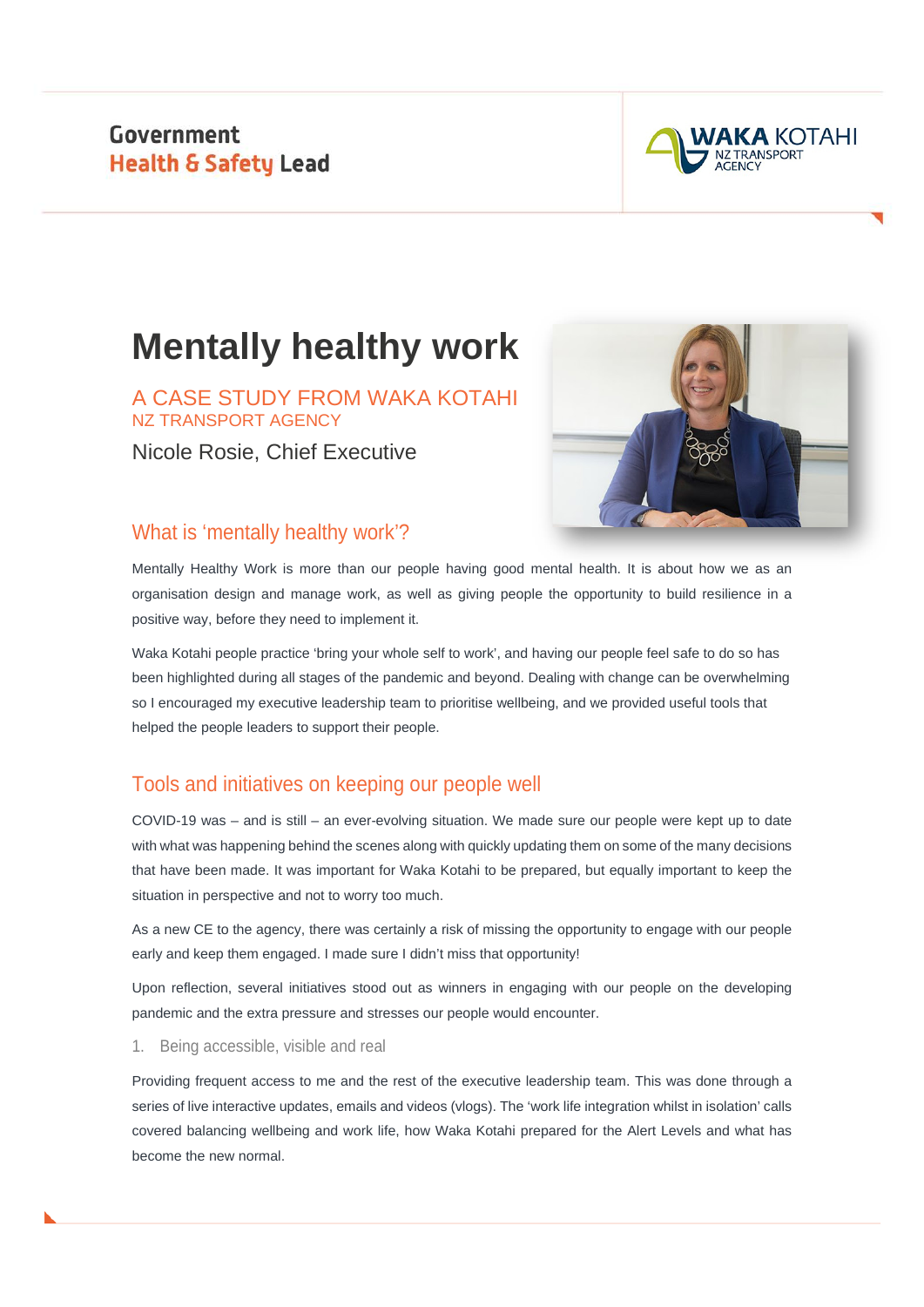Sometimes it is the simple things that give us the confidence in the support we are receiving from our leaders. With the small peek into our executive leaders' lives, our people saw a vulnerability, a human side if you will, showing us all it is ok to not be ok all the time. For me that meant being open about the challenges of having four kids and eight animals at home. If something goes wrong or doesn't work out, that's ok too. Let us learn and find another way to get back on track.

This also gave our people leaders permission to do the same.

It's hard juggling life and especially hard for those with young dependents – acknowledging that it is different, hectic and a bit strange. Taking the time in the live and interactive calls to acknowledge the work our people are doing, whether it is response related or business as usual.

#### 2. Opportunities

The situation we have all found ourselves in was strange and acknowledging that our people were at different stages of processing this 'new normal' led to implementing tools to help build capacity for change and uncertainty.

Dr Tom Mulholland, an expert on workplace stress, emotional control, productivity and wellbeing was brought in to provide a few sessions on wellbeing. Dr Tom's sessions were well attended, with many staff taking the opportunity to download the KYND app (offered to all staff and their whānau free of charge) and track their own mental and physical wellbeing. He advocates that it is impossible to manage wellbeing unless you can understand and measure it first.

Dr Paul Wood, an internationally sought keynote speaker known for his energy, humour and impact was also engaged for three workshops. The sessions covered everything from understanding why some people may find you annoying / difficult to engage with or rewarding to work with to living a life that is true to yourself, rather than just what others expect of you and how to avoid death bed regrets.

Both people were available to all Waka Kotahi people, with recordings of the videos meaning that people could watch – and pause them – at times to suit them.

We also acknowledged that some of our people may not be able to continue working, and that this also causes stress. LinkedIn Learning provided an opportunity for our people to access learning and gain new skills during any downtime.

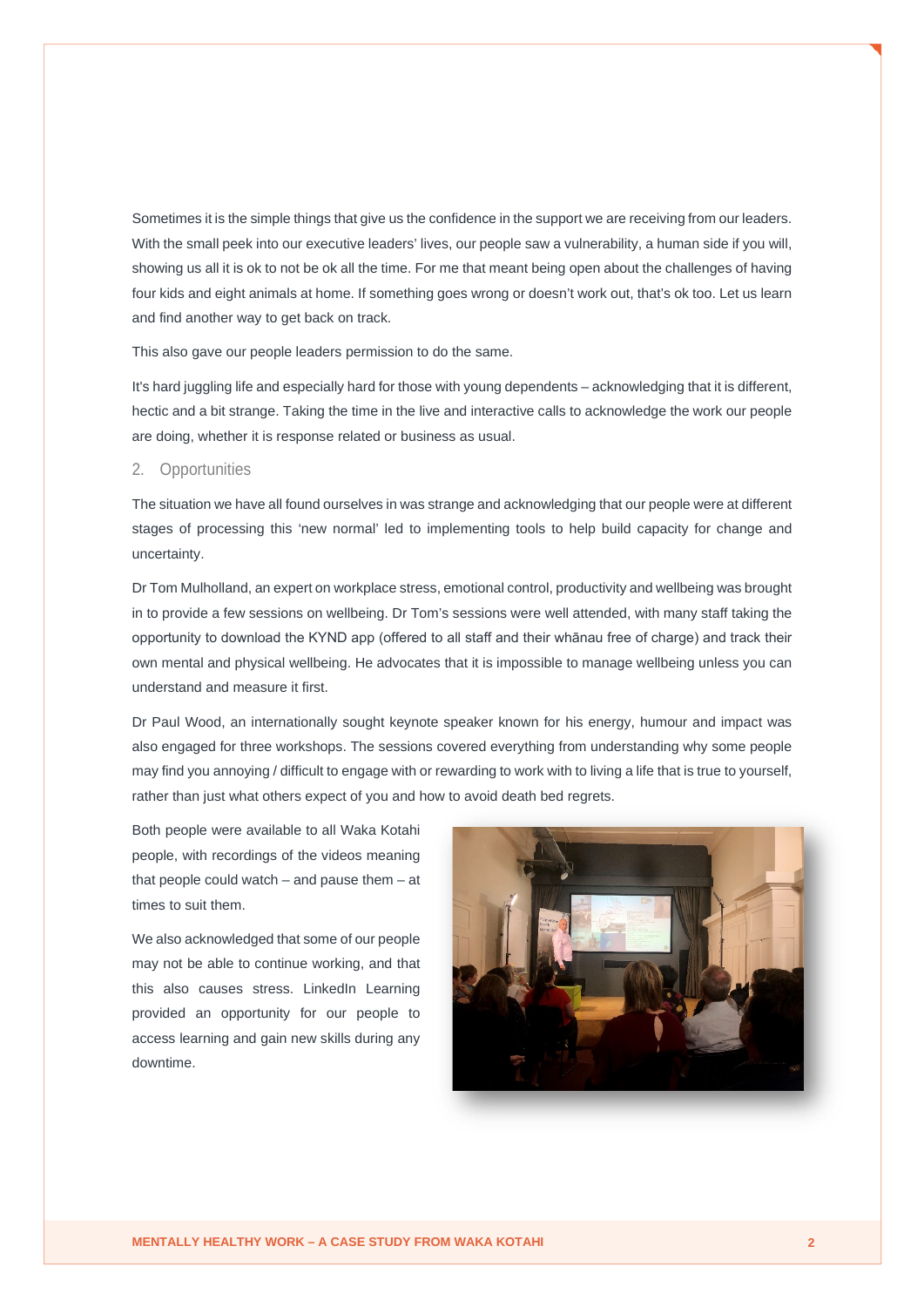## The Waka Kotahi CE Guide to 'mentally healthy work'

With the constant change in this situation and the new normal it is important that CEs stay health and well to lead effectively. You can't change the world until you first change yourself. Here are a few things I do:

#### Establish a routine

Get up at the same time every day and always dress as if you are going to work. I planned my day as it would have been pre-COVID and worked from the same space each day.

#### $\checkmark$  Ensure you get regular fresh air and get some exercise

At its peak I was working 16-hour days on Zoom including weekends. Exercise wasn't always easy, but I made it a priority. I always started with exercise in the morning and tried to get at least one other walk during the day even it was for as little as ten minutes', it can make you feel so much better. Popping on an 80s leotard complete with leg warmers and heading to the park for some prancercise can also have a similar effect and has the added bonus of putting a smile on the face of strangers. (Not one of my regular activities, but you never know.)

#### Pace yourselves

Remember life is about more than just work. With four kids, home schooling, there was a huge amount of pressure on my husband and the rest of my family. So being there to offer my support when needed was a priority for me. I had no qualms about exiting calls to help my family when needed. Give yourself permission to put others first and that includes your family.

#### Be kind and compassionate

Everyone is different and has had different experiences. Be authentic in your dealings with others. Get to know them on a personal level, find a common ground and be open to their differences. Your attitude can change a person's life. For the better or for the worse it is up to you. Most of all show kindness and compassion for yourself.

#### Have fun and be authentic

During difficult times it is important that fun still forms part of staff engagement. I always started my videos with something fun [\(here is an example\)](https://youtu.be/Apu-Vxa5ldY) to keep things real. Having ways to release build-up of pressure and stress supports healthy mind and body.